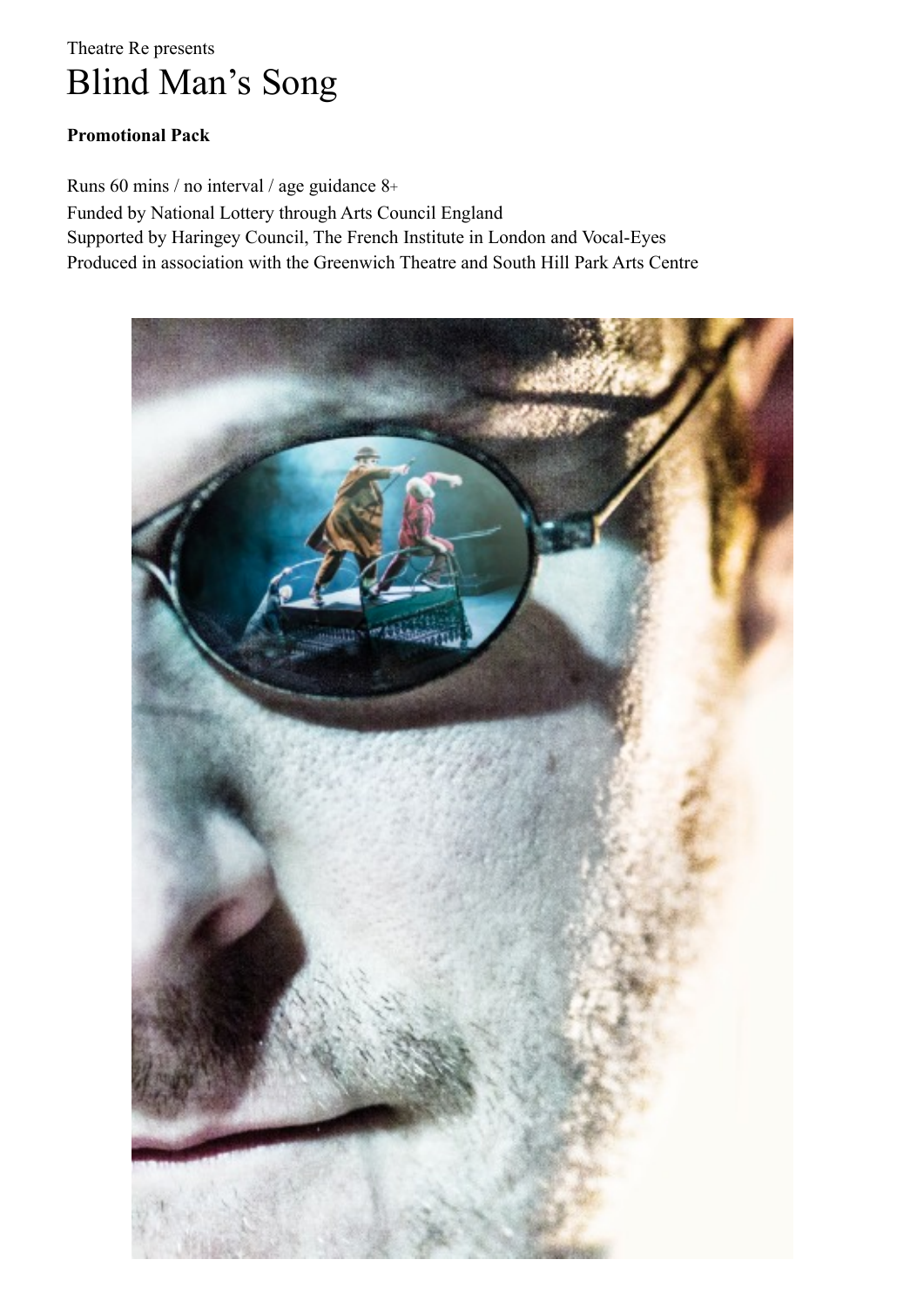# The Show

‣ History:

The show premiered as part of the 2015 London International Mime Festival at Jackson's Lane and toured to Bracknell (South Hill Park Arts Centre), Lincoln (Lincoln Drill Hall) and Halifax (Square Chapel Arts Centre).

*Blind Man's Song* will next be performed as part of the Latitude Festival on July 18th, the Departure Lounge Festival (Derby Theatre) on July 23rd and The Pleasance London on July 25th before transferring to the Edinburgh Fringe Festival 2015 with The Pleasance (KingDome).

‣ Copy:

*"The best and most beautiful things in the world cannot be seen or even touched – they must be felt with the heart".*

Helen Keller

After a sell-out run at the London International Mime Festival 2015, Theatre Re presents a wordless tale about the power of imagination that blends together physical theatre, mime, sounds, illusions and a beautifully lyrical live musical score. "Superb… like a Beckett play designed by Magritte." (The Stage)

While a blind man walks around his room with unsteady steps a story of love, hope, courage and unquenchable vision unfolds.

‣ Reviews

#### ✭✭✭✭✭ **London Theatre 1**

"*An extraordinary and emotionally charged glimpse into the mind and imagination… This is a tremendous show*."

#### ✭✭✭✭ **The Stage**

*"Superb... Full of fear and tenderness. It looks like a Samuel Beckett play designed by Magritte.*"

#### **Disability Arts Online**

"Supernatural, fragile and transient… The performances are as moving as they are disturbing."

#### ‣ Feedback from professionals

#### **Nina Steiger, Associate Director - Soho Theatre**

"*I thought the work was absolutely gorgeous, such incredibly accomplished and imaginative work. Articulate, eloquent and riveting.*"

#### **Adrian Berry, Artistic Director - Jackson's Lane Theatre**

"*I just wanted to congratulate you on a successful run at the London International Mime Festival at Jackson's Lane. We enjoyed your work very much and I was pleased to see such demand for tickets also!*"

#### **Simon Hollingworth, Creative Director - Lincoln Drill Hall**

"*Theatre Re's new piece 'Blind Man's Song' is an extraordinary & beautiful piece of physical theatre that is absolutely mesmerising to watch. The music deserves a special mention – stunning!*"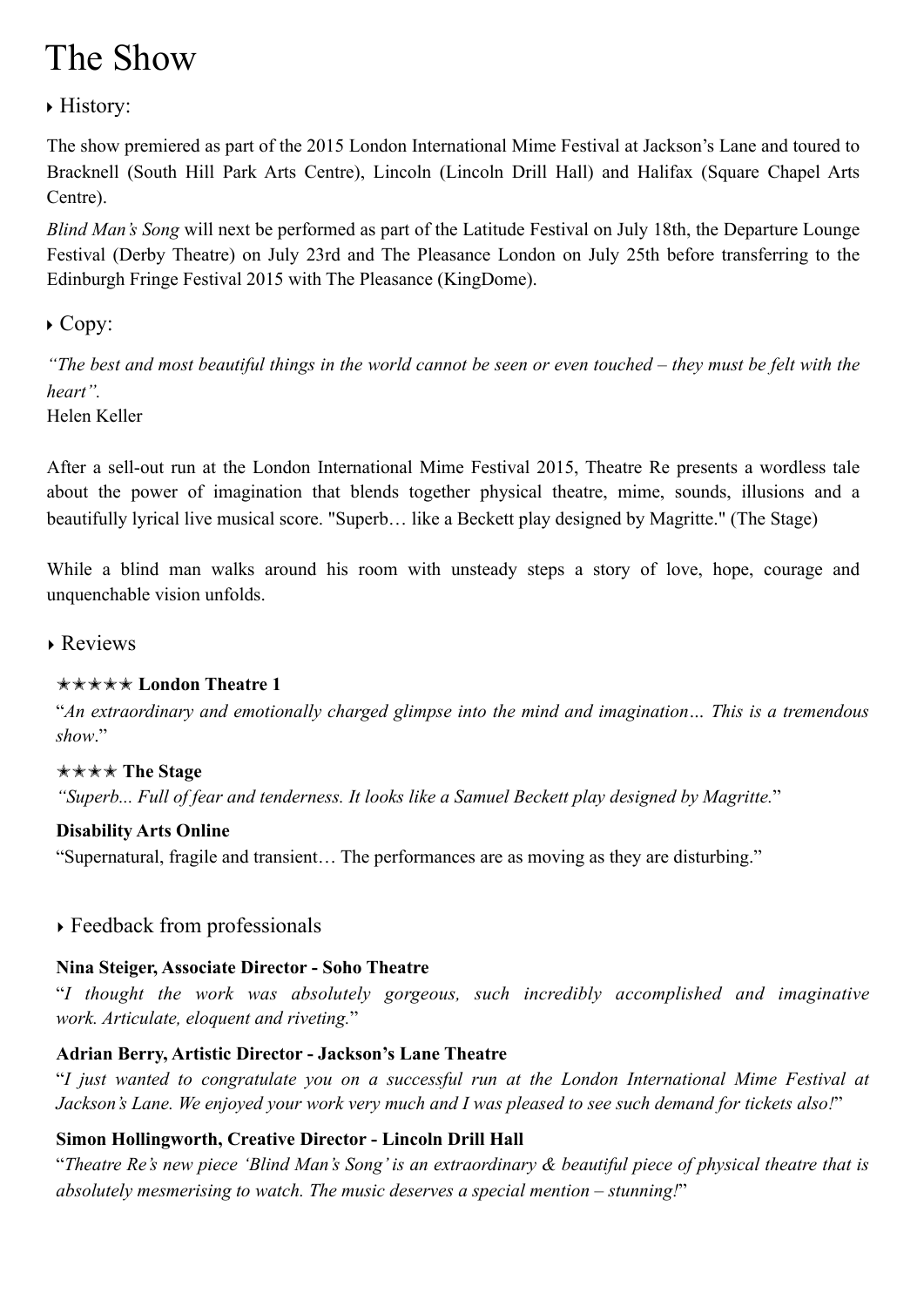#### ‣Statement of intent:

*"If you are looking for infinity, just close your eyes"*. Milan Kundera

When we close our eyes, doesn't it seem that everything becomes possible?

We conjure up fantasies and our thoughts start to flirt with the surreal and the unbelievable. The world becomes strange and dangerous; the everyday connects with the past, future and present. Darkness unlocks the doors of imagination and arouses the wildest and most mysterious sides of our minds.

With *Blind Man's Song* we take that leap of the imagination to an extreme. We want to respond to the supernatural, the magical and the emotional sparks that seep into us when the eyes are closed. Our main character is a blind musician who has never seen the light.

As endless sensations distract, inform and amuse him, we follow his dreamlike journey travelling at the speed of memory to a place where some things become more visible in the dark.

In the end what moves us most; what we see or what we imagine we see?

#### ‣ The making of the work - partnership with VocalEyes and Haringey Phoenix Group

One of the key questions at the centre of our project is: what does it mean to live in a world with sight loss? As part of our exploration we have been engaging a meaningful dialogue with the blind and partially sighted members of the Haringey Phoenix Group in North London. Through regular interviews and discussions since January 2014, we have been able to collect information and material that helped us have a better grasp of the subject that we were dealing with.

We also worked in collaboration with VocalEyes, in order to make the result of our explorations accessible to the people who helped us shaping the piece.

All our performances to date have been audio-described by VocalEyes.

The responses so far has been excellent and we are looking at ways to build on that first experience to keep making our work accessible to the blind and visually impaired, as well as enjoyable, engaging and meaningful for other audiences.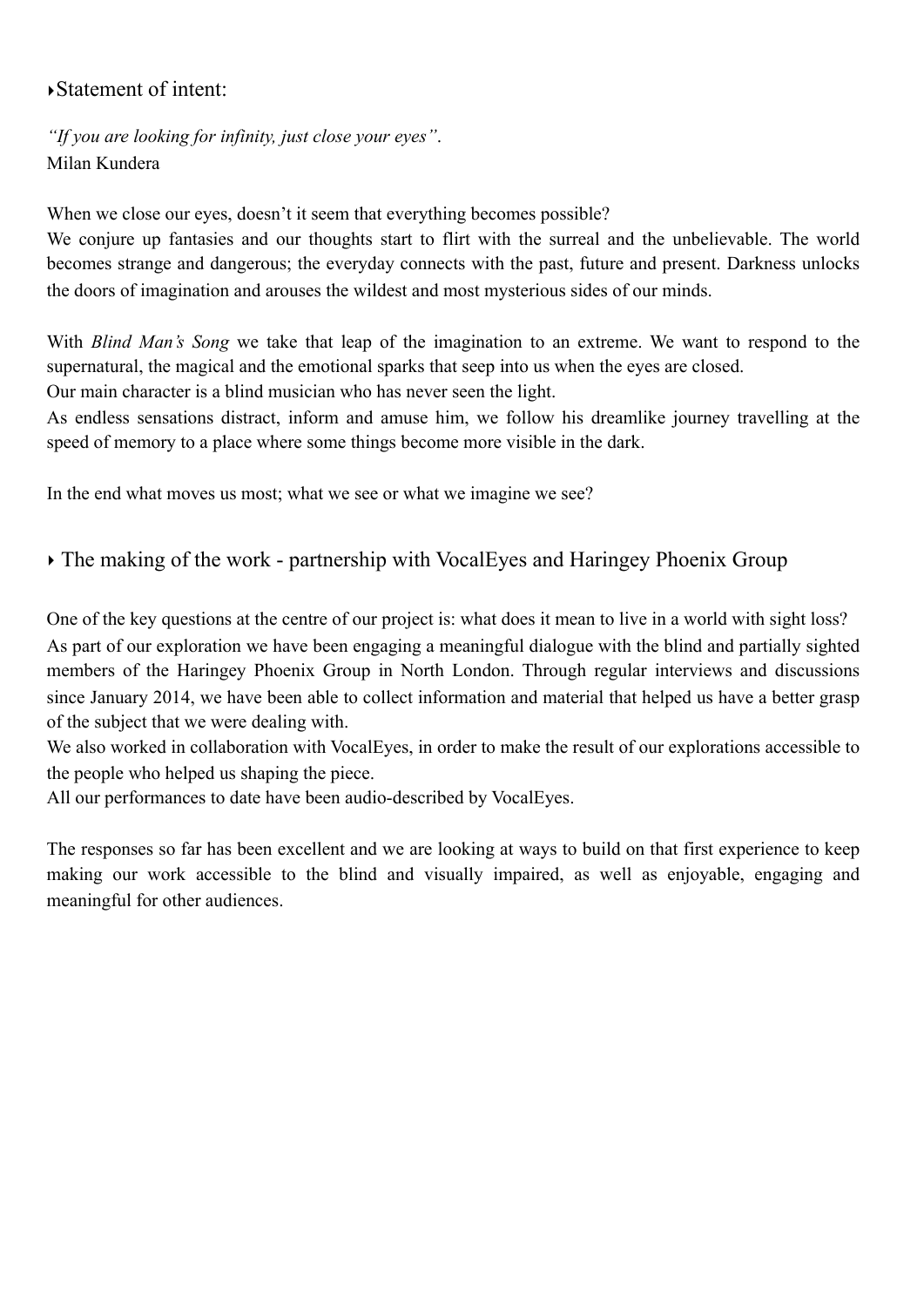

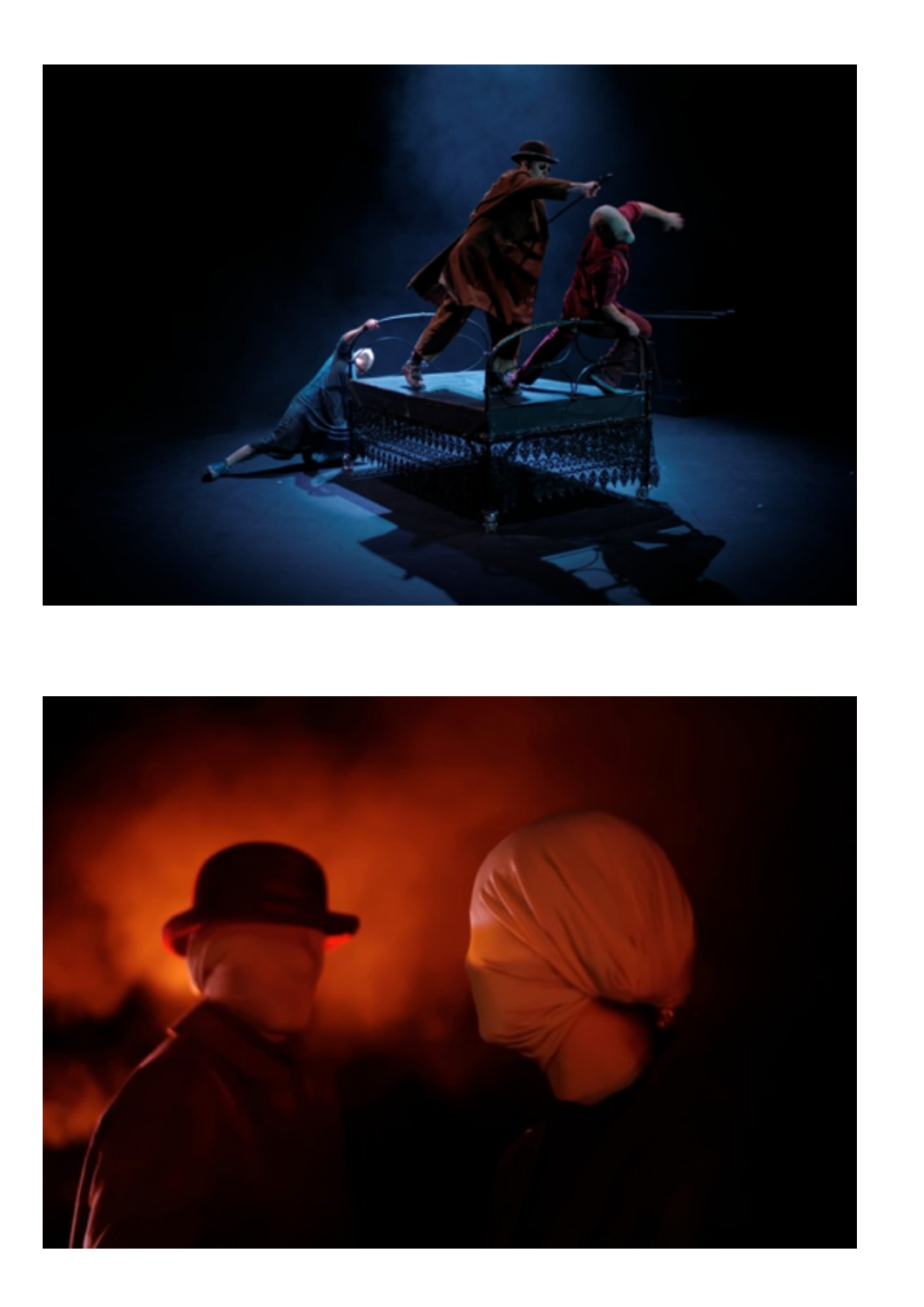### The company :

‣ who we are:

'*Theatre Re has a gorgeous aesthetic quality that enchants the audience*'

A Younger Theatre

Established in 2009, Theatre Re is a London-based international ensemble creating vibrant and emotional work on the edge of mime and theatre.

Its two previous productions, *The Gambler* and *The Little Soldiers* have both toured nationally and internationally following successful Edinburgh Fringe seasons.

Apart from touring *Blind Man' Song*, Theatre Re is currently planning its next project for 2016.

Theatre Re is an associate company of South Hill Park Arts Centre.

[retheatre.com](http://www.retheatre.com)

#### ‣ Awards:

*The Little Soldiers* was nominated for two OFF WEST END Theatre Awards (2013) and for The Brighton Fringe Pick of Edinburgh Award for Emerging Artists (2013). *The Gambler* was ranked in the top 3 best reviewed shows at the Edinburgh Fringe 2012 and *Comme un Gant* was nominated for the ARTE TV Award at the Avignon Off Festival 2009.

‣ Creative team:

Conceived and directed by Guillaume Pigé Devised by the company

Performers - Alex Judd, Guillaume Pigé & Selma Roth Original Music - Alex Judd Lighting Designer & Technical Manager - Katherine Graham Costume, Props & Set Designer - Malik Ibheis Dramaturge - A.C. Smith

External Advisor - Mary Lang (Haringey Phoenix Group) External Curator - Andrew Visnevski Photos - François Verbeek, Deniz Kavali & Léa Tirabasso Carpenter - Peter Bennett Graphic Designer - Rebecca Pitt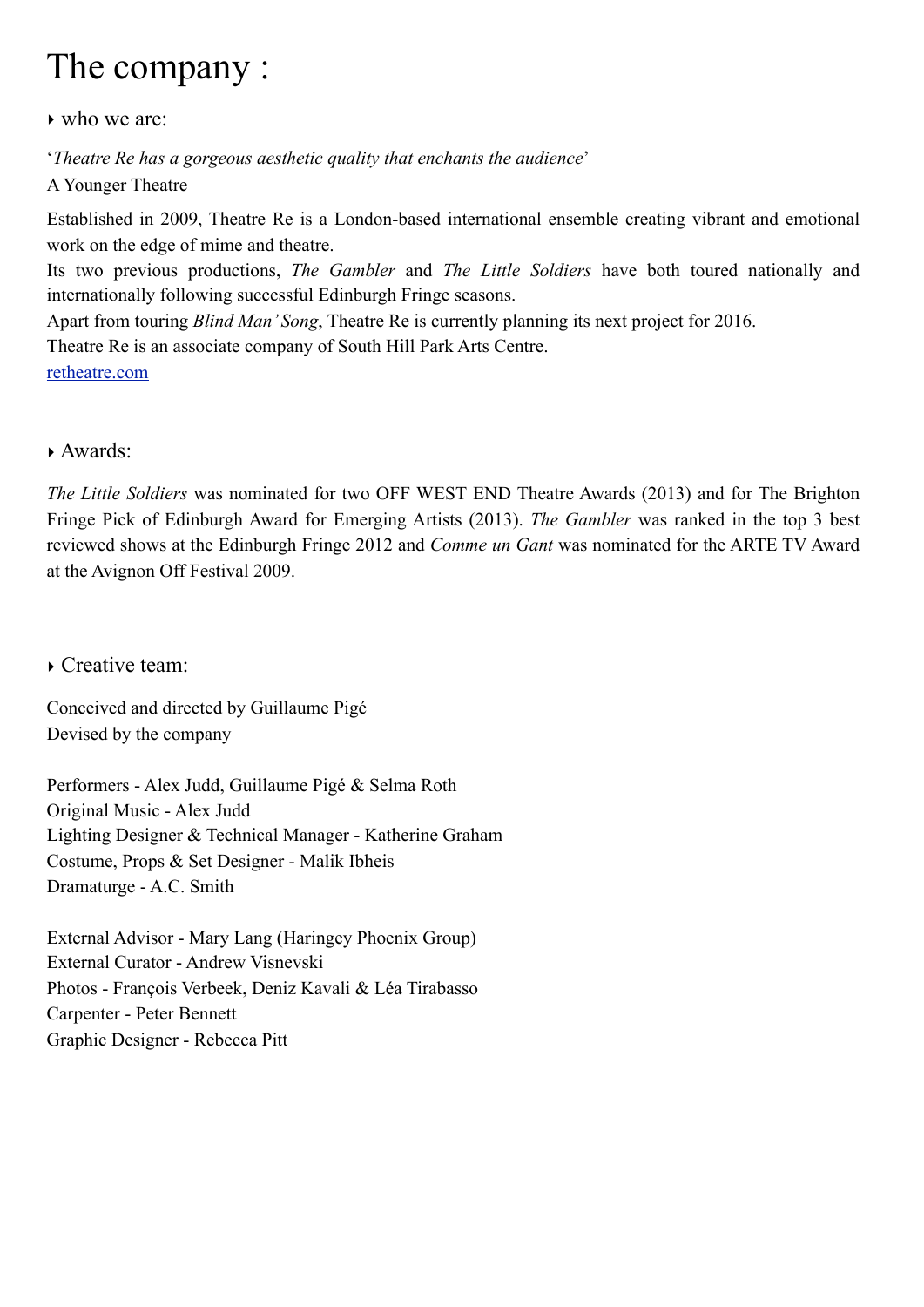# Wrap around activities:

Since 2009, Theatre Re has been creating and touring its own brand of strong physical and visual theatre both in the UK and internationally.

Corporeal Mime is at the base of all the creative work of the company. We are placing the actors' entire body (including voice) and it's ability to communicate at the centre of our exploration.

Our aim is to create direct and vibrant performances that will inspire, challenge and move our audiences. Our work is often described as being poetic and tender as well as disturbing and haunting.

Alongside our critically acclaimed productions, we have developed and delivered a high quality Skills Development Programme, ranging from one off workshops to year-long physical theatre and corporeal mime modules.

All our activities are tailored to the group we are working with, so every workshop is different. We are open to the possibility of working with all groups, including those with disabilities - please contact us to talk in more detail about how we could work together.

Theatre Re has previously engaged with performers, actors, dancers and students at the Royal Academy of Dramatic Art, Fourth Monkey TC, Louisiana State University, London International Mime Festival, the Conservatory of Villeurbanne, Berkshire County Dance Company Youth and South Hill Park Young Actors Group.

‣ Workshops for professional and semi-professional performers, students and community groups:

We offer an exciting and inventive insight into the work of Etienne Decroux (father of modern mime) and his assistants, and on how the company uses corporeal mime to create new material for theatre, in conjunction with music, scriptwriting, improvisation, object manipulation and physical characterization.

For more details about our workshops, please email us at: info@retheatre.com

‣ Talks for practitioners and emerging artists:

Building on successful experiences of making work with groups at risk of social exclusion, local community groups, local residents and groups of people with disabilities, we give talks for artists and practitioners to develop engaging and relevant projects in a community focused way where non-regular arts participant take an integral part in the devising process.

We also engage with emerging artists and share our experience of 'getting started' as a company (producing, touring, fundraising and Edinburgh Fringe Festival).

‣ Post show discussions:

Post show discussions with the creative team will include an open conversation about how we went about making *Blind Man'Song* and where this piece fits within the rest of the company's work. This will be followed by a Q&A with the audience.

‣ Activities for the the blind and visually impaired:

Theatre Re can organise a 'Touch Tour' before each performance and provide a script in English (created by VocalEyes) for a live audio description of *Blind Man's Song*.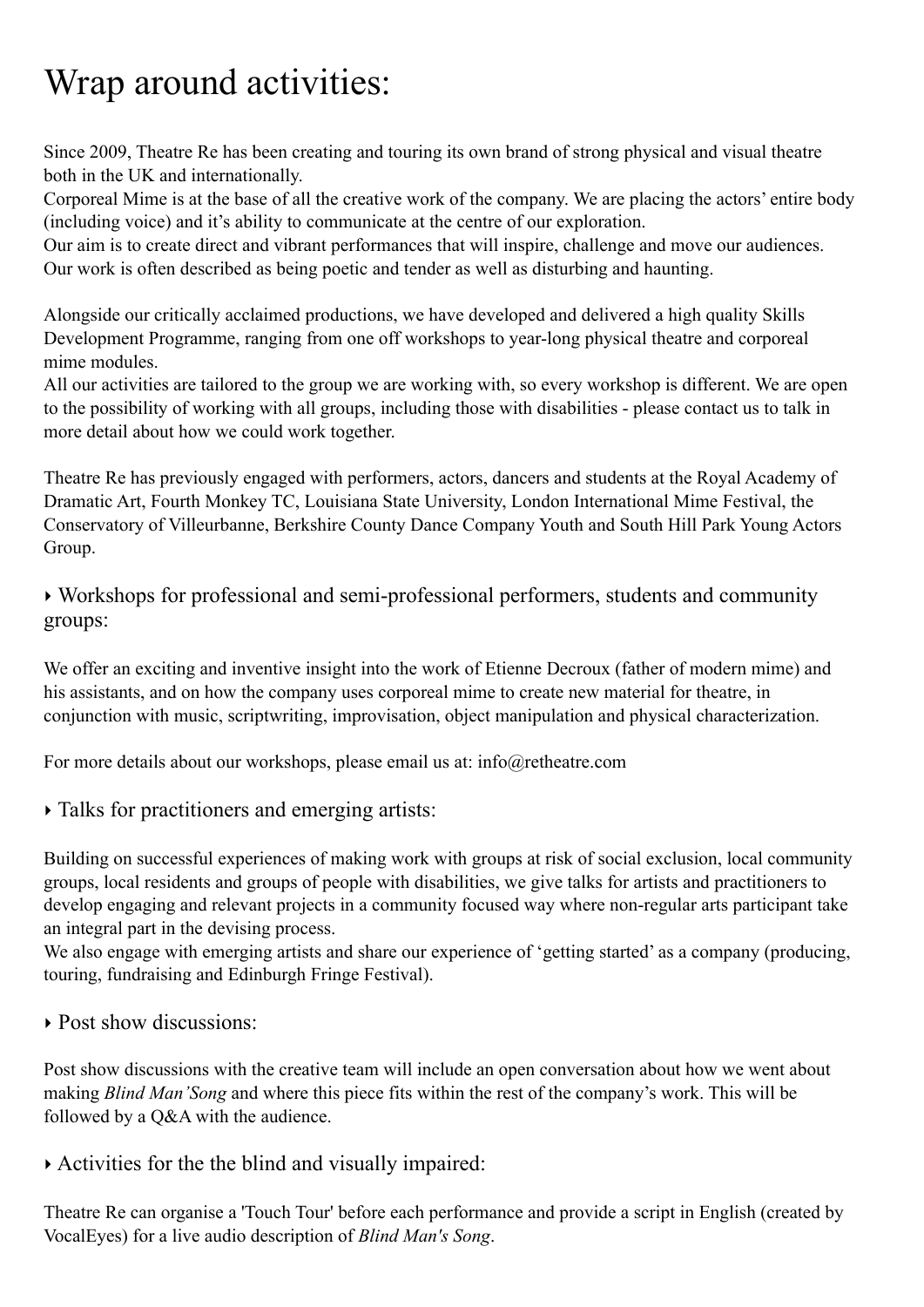

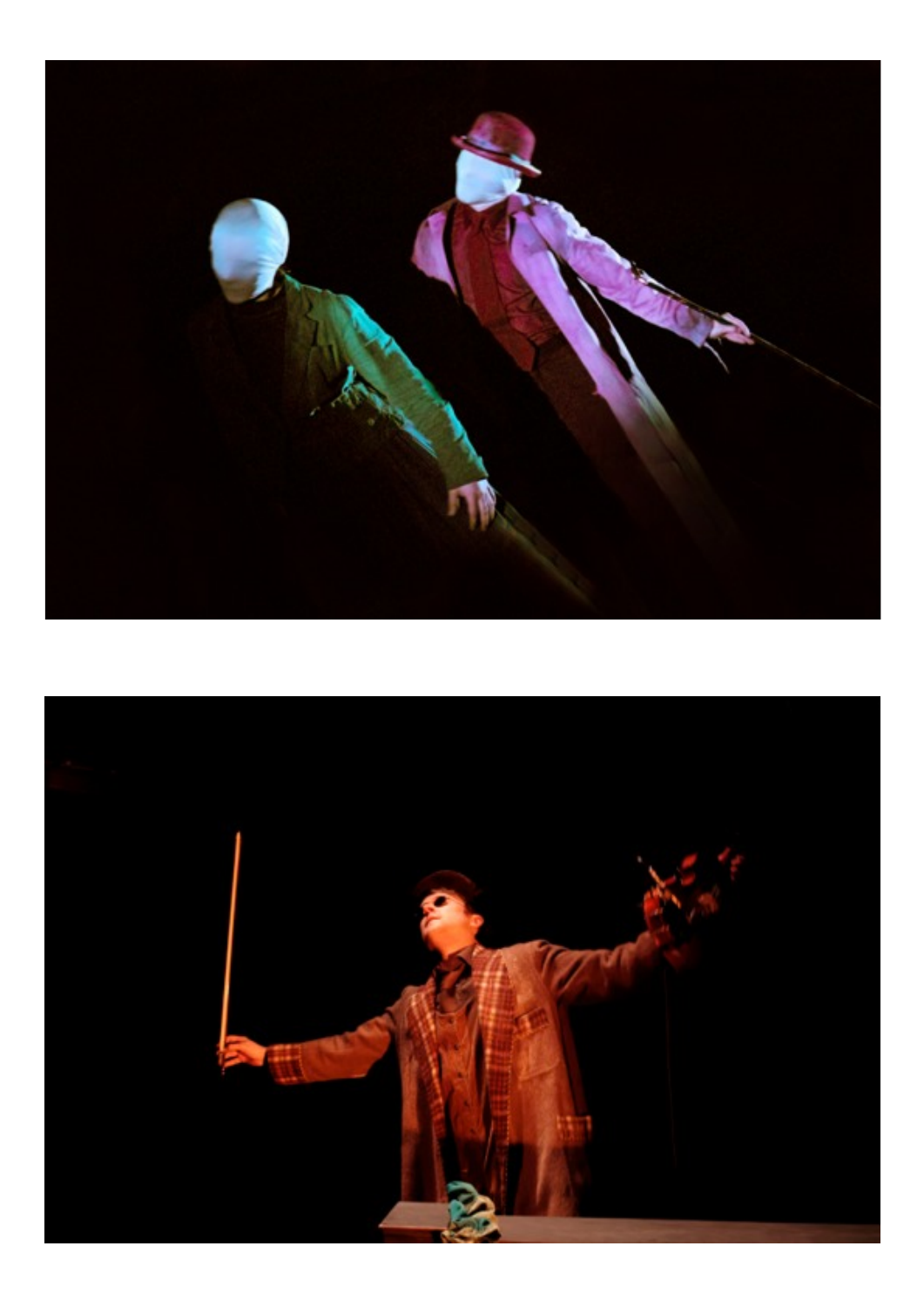# Technical information:

- ‣ Staging requirements:
- A minimum performance space of 7m width x 7m depth
- ‣ Sound:
- Standard PA and Speakers
- A stereo output
- 1 x DI
- ‣ Effects
- DMX controllable Hazer
- $\blacktriangleright$  Light:
- Minimum of 52 ways of dimming
- 9 point over head wash
- 5 point front of house wash
- 2 front of house specials (S4 15-30 or similar)
- Overhead specials as per plan
- 3 fully masked booms per side, each with 2 IK fresnels and 1 source 4 25/50 (or similar)